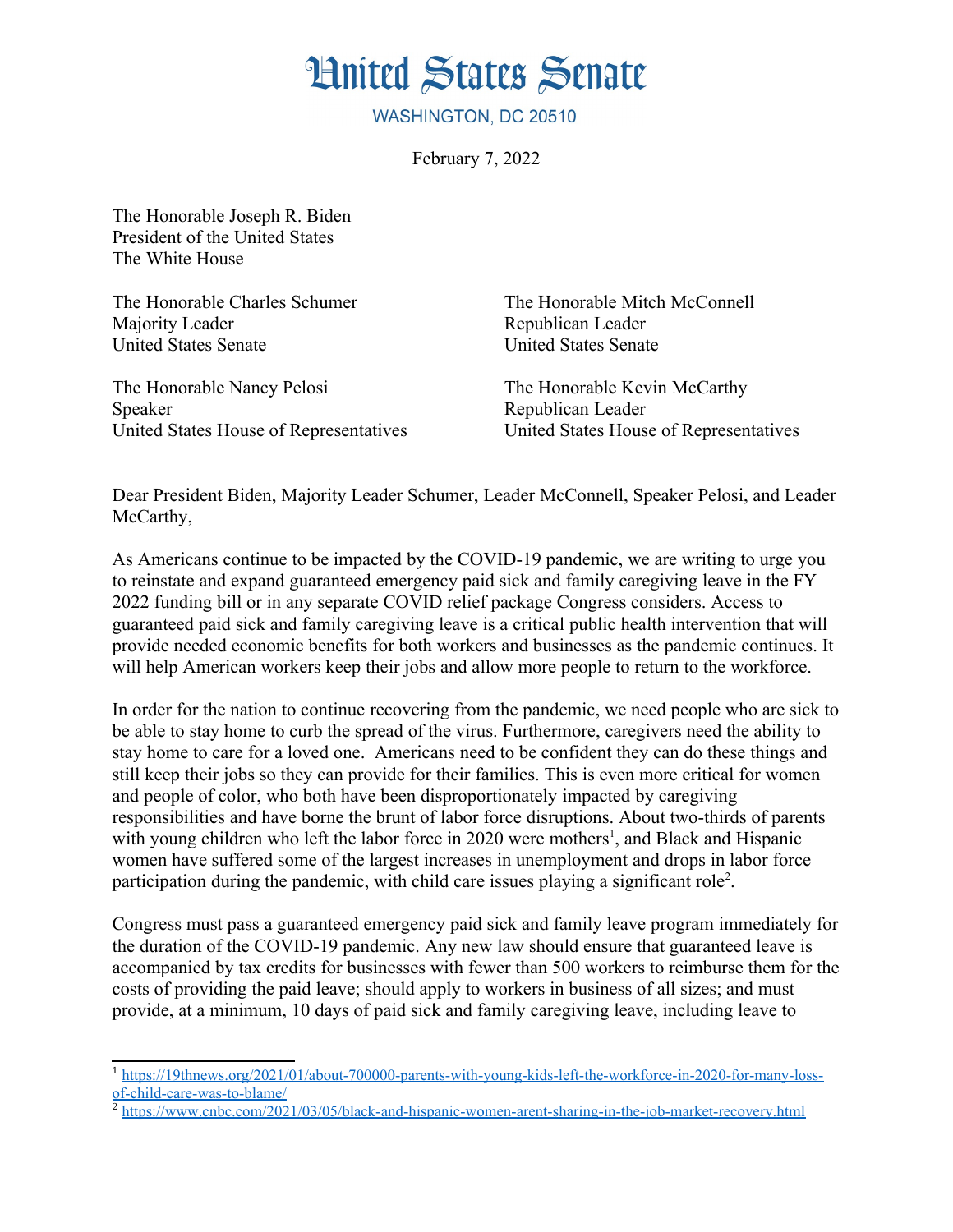receive - or take a loved one to receive - a vaccination, and to address school or child care closures.

<span id="page-1-2"></span><span id="page-1-0"></span>The United States is one of the only high wealth nations that does not have a national paid family, medical or sick leave policy. Prior to the start of the COVID-19 pandemic, 34 million workers did not have access to paid sick time<sup>[3](#page-1-1)</sup>, and nearly 8 in 10 workers currently lack access to comprehensive paid family leave<sup>[4](#page-1-3)</sup>. To provide support to workers and businesses during the early days of the pandemic, Congress, in the bipartisan Families First Coronavirus Relief Act (FFCRA), enacted guaranteed paid sick and caregiving leave, but it expired at the end of 2020 and only applied to business with fewer than 500 workers. Because of the FFCRA, it is estimated that at least 22 million workers nationwide had the ability to stay home when they were sick without losing a paycheck or their  $\mathrm{i} \mathrm{ob}^5$  $\mathrm{i} \mathrm{ob}^5$  and it helped prevent more than 400 cases of COVID-19 per day per state, totaling about 15,000 cases of COVID-19 per day<sup>[6](#page-1-7)</sup>. As the pandemic continues, we must build on what the FFCRA provided and expand that coverage to more American workers.

<span id="page-1-4"></span>Between late December 2021 and early January 2022, with the latest surge of COVID-19 illness caused by the Omicron variant, about 8.8 million Americans were unable to work due to their own illness or the need to care for someone who was sick. An additional 5.3 million stayed home to care for a child who was unable to attend school or davcare<sup>[7](#page-1-9)</sup>, with closures and COVID exposures forcing parents to take on additional caregiving responsibilities. Unfortunately, millions of workers no longer have access to paid sick or caregiving leave through the FFCRA, and large companies that began offering 10 days of paid sick leave during the pandemic are no longer offering it. Congress should build on the success of the FFCRA's guaranteed emergency paid family caregiving and sick leave to help ensure that workers can isolate, quarantine, be treated, and get vaccinated for COVID-19; care for a loved one who is ill with COVID-19; and care for and supervise children who cannot attend in-person school or child care.

Congress must reenact and expand the FFCRA's guaranteed emergency paid sick and caregiving leave to help workers and rebuild our economy, as we work toward the creation of a permanent paid family and medical leave program for all workers in the long term. We urge you to make this a priority.

<span id="page-1-8"></span><span id="page-1-6"></span>Sincerely,

<span id="page-1-1"></span>[<sup>3</sup>](#page-1-0) [https://www.pewresearch.org/fact-tank/2020/03/12/as-coronavirus-spreads-which-u-s-workers-have-paid-sick](https://www.pewresearch.org/fact-tank/2020/03/12/as-coronavirus-spreads-which-u-s-workers-have-paid-sick-leave-and-which-dont/)[leave-and-which-dont/](https://www.pewresearch.org/fact-tank/2020/03/12/as-coronavirus-spreads-which-u-s-workers-have-paid-sick-leave-and-which-dont/)

<span id="page-1-3"></span>[<sup>4</sup>](#page-1-2) <https://www.bls.gov/ncs/ebs/benefits/2021/employee-benefits-in-the-united-states-march-2021.pdf>

<span id="page-1-5"></span>[<sup>5</sup>](#page-1-4) <https://www.americanprogress.org/article/coronavirus-paid-leave-exemptions-exclude-millions-workers-coverage/>  $6$  <https://www.healthaffairs.org/doi/10.1377/hlthaff.2020.00863>

<span id="page-1-9"></span><span id="page-1-7"></span><sup>&</sup>lt;sup>[7](#page-1-8)</sup> <https://www.census.gov/data/tables/2021/demo/hhp/hhp41.html> Household Pulse Survey, Employment Table 3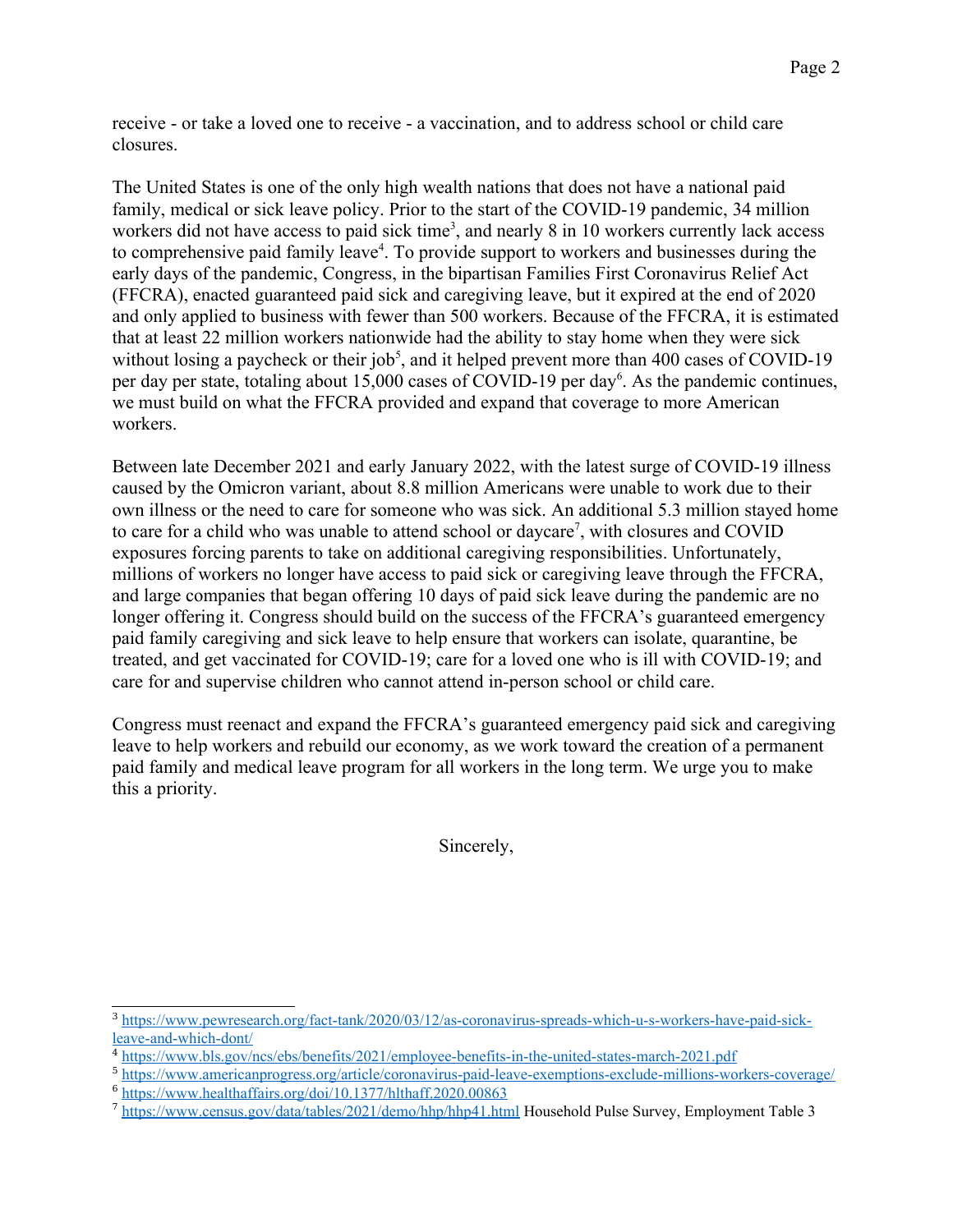Kirst

Kirsten Gillibrand United States Senator

Alex Padilla

United States Senator

 $\mu$ 

Tina Smith United States Senator

Richard Blement,

Richard Blumenthal United States Senator

Tammy Ovekwatt

Tamm<sup>y</sup> Duckworth United States Senator

Thomad Brown

Sherrod Brown United States Senator

- Core

Robert P. Casey, Jr. United States Senator

Vigalette

Elizabeth Warren United States Senator

Sheldon Whitehouse United States Senator

Tim Kaine United States Senator